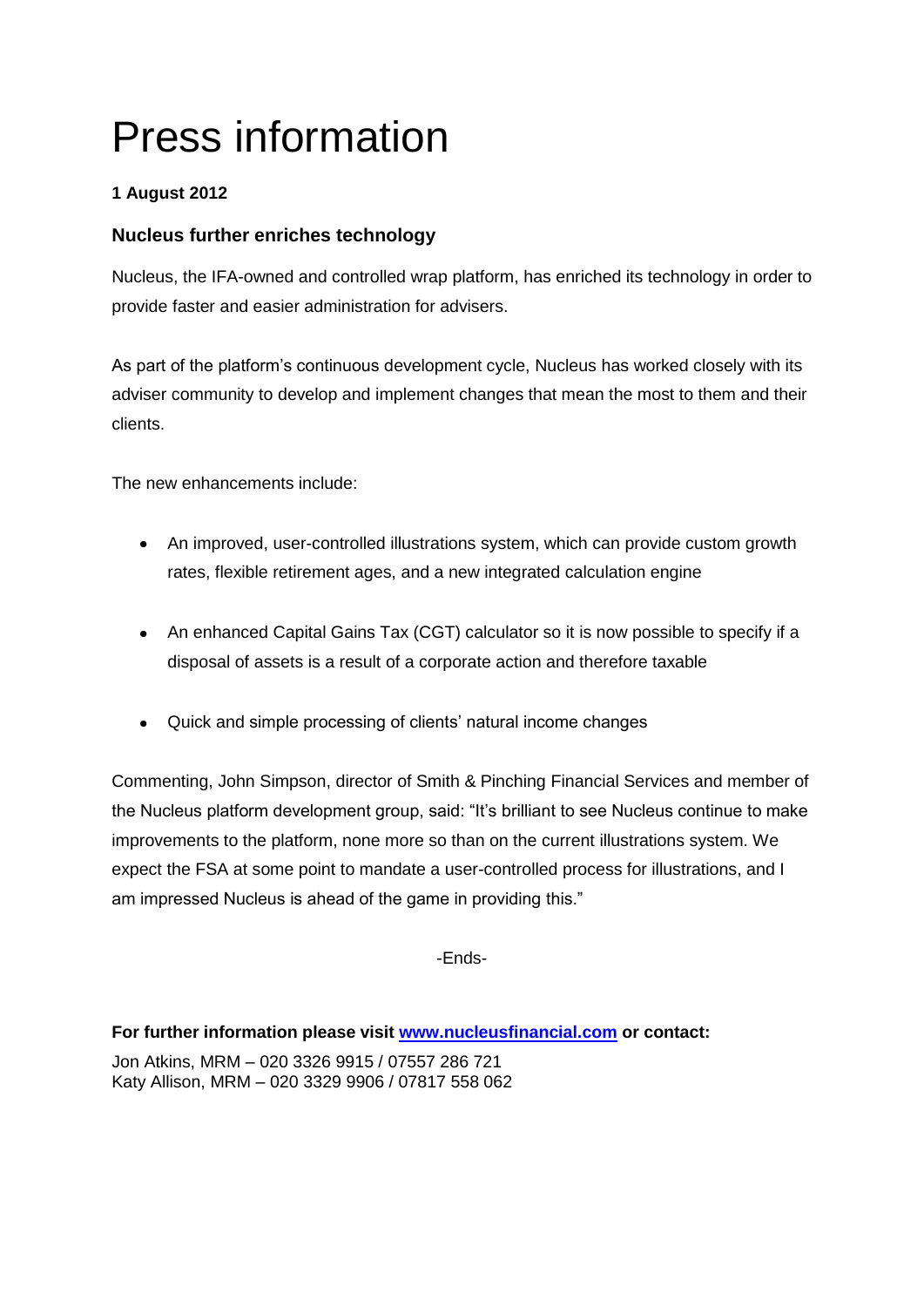#### **Notes to editors:**

#### **Full list of platform enhancements and benefits**

| Platform feature                            | <b>Nucleus enhancements</b>                                                                                                                                                                        | Benefit to adviser                                                               |
|---------------------------------------------|----------------------------------------------------------------------------------------------------------------------------------------------------------------------------------------------------|----------------------------------------------------------------------------------|
| <b>Enhanced platform</b>                    | Illustrate for multiple lump sum<br>$\bullet$                                                                                                                                                      | The new illustrations will enable faster                                         |
| illustrations offering                      | amount, regulars and transfer                                                                                                                                                                      | and easier administration and will                                               |
| custom growth rates,                        | online                                                                                                                                                                                             | meet new legislation.                                                            |
| flexible retirement ages,                   |                                                                                                                                                                                                    |                                                                                  |
| and a new, integrated<br>calculation engine | Advisers can now customise<br>$\bullet$<br>growth rates and enter<br>appropriate growth-rate for<br>underlying assets                                                                              | The feature will save users' time and<br>offer an increased level of flexibility |
|                                             | The illustrations can be saved and<br>$\bullet$<br>edited in order to change asset,<br>transfer amount, growth rate and<br>product until the application is<br>submitted                           |                                                                                  |
|                                             | Advisers can enter any retirement<br>$\bullet$<br>age and under 55s are not<br>prohibited (retirement age default<br>was previously 75)                                                            |                                                                                  |
| <b>Improved CGT calculator</b>              | Ability to specify if a disposal of<br>$\bullet$<br>assets is a result of a corporate<br>action and should therefore be<br>taxable<br>The flag can be enabled or<br>$\bullet$<br>disabled by users | More accurate reporting and<br>increased flexibility and control for<br>users    |
| <b>Quick and simple</b>                     | The process is now self service on<br>$\bullet$                                                                                                                                                    | Faster and easier administration for                                             |
| processing of natural<br>income changes     | the platform                                                                                                                                                                                       | users                                                                            |

#### **About Nucleus**

Nucleus Financial Group is an online wrap based business platform.

Nucleus was founded in 2006 by a number of high quality IFAs who shared a commitment to create a market where advisors have the infrastructure and desire to place the client centre stage.

Since foundation Nucleus has established itself as a major force for change in the market. It is now a community of IFA businesses who through ownership and control of the business process seek to create a better customer experience.